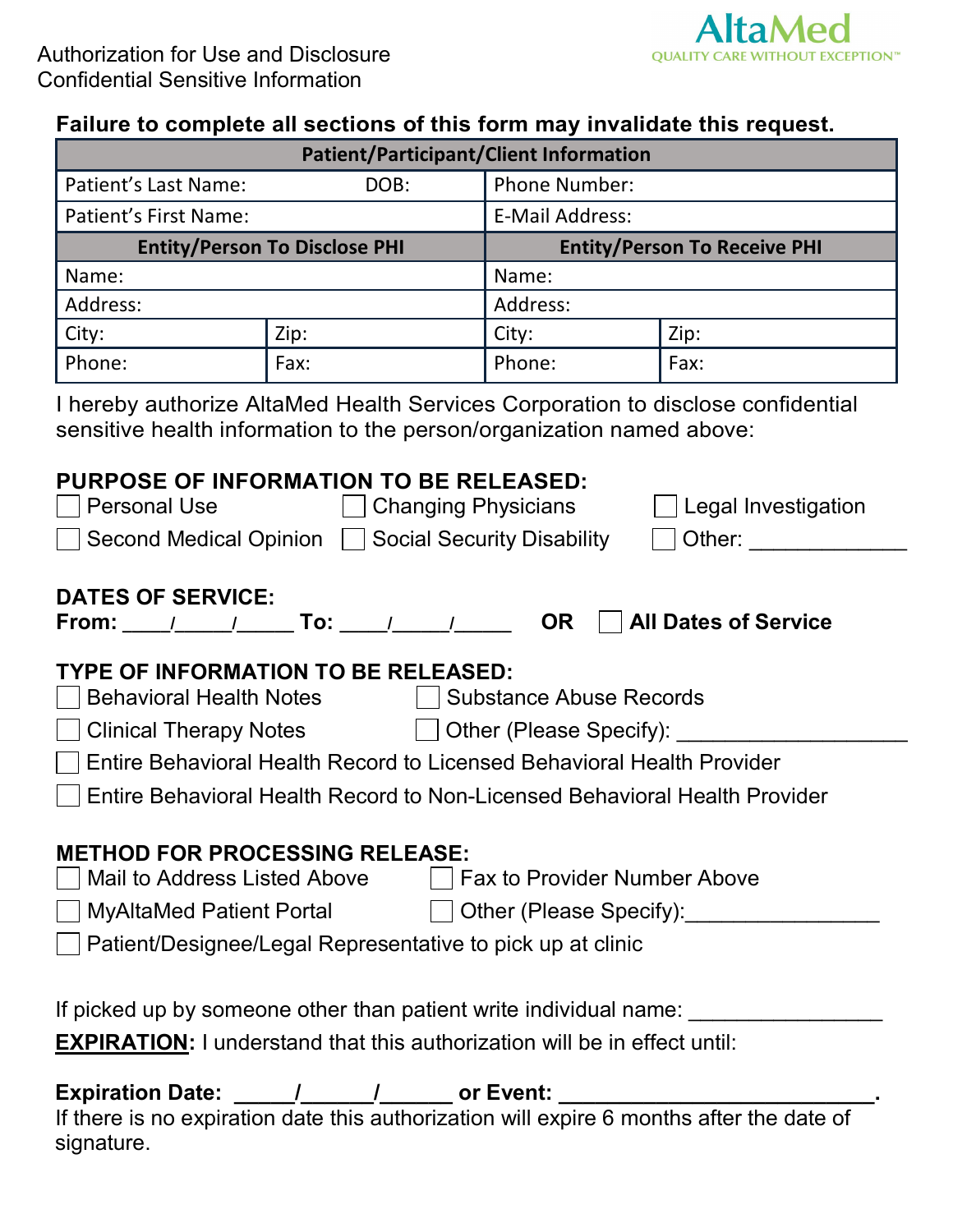

### **If signed by someone other than patient, indicate relationship:**

| Parent/Legal Guardian                  | Personal/Legal Representative |
|----------------------------------------|-------------------------------|
| Caregiver                              | Durable Power of Attorney     |
| Other (Please Specify):                |                               |
| Patient/Legal Representative Signature | Date                          |
| <b>Witness' Printed Full Name</b>      | <b>Title</b>                  |
| Witness' Signature                     | Date                          |

*The witness must be an AltaMed Health Services Corporation employee who has verified the patient's identity. If a patient's legal representative is placing this request, then the witness will verify credentials (i.e., power of attorney, etc.) and file copies of proof in the patient's record.*

## **FOR OFFICE USE ONLY**

| I, a California Licensed physician/clinical psychologist/psychiatrist/clinical social worker,<br>am in charge of and/or supervise the patient's behavioral health treatment. As such, I                                                                                                                                                            |  |  |  |  |
|----------------------------------------------------------------------------------------------------------------------------------------------------------------------------------------------------------------------------------------------------------------------------------------------------------------------------------------------------|--|--|--|--|
| <b>Disapprove</b> the disclosure of the records requested herein.<br>hereby: $ $ $ $ <b>Approve</b>                                                                                                                                                                                                                                                |  |  |  |  |
| Disclosure disapproval reasons:                                                                                                                                                                                                                                                                                                                    |  |  |  |  |
| The patient previously agreed to a temporary denial of access to his/her mental<br>health records only while he/she (the patient) is part of a research project that<br>includes treatment. Thus, the release of the records requested herein is<br>prohibited by a patient's signed consent form. (Provide a copy of the signed<br>consent form). |  |  |  |  |
| The patient's access to his/her behavioral health records are subject to and may<br>be denied under Privacy Act 5 USC 522a.                                                                                                                                                                                                                        |  |  |  |  |
| The behavioral health record(s) were obtained from someone other that a                                                                                                                                                                                                                                                                            |  |  |  |  |

The behavioral health record(s) were obtained from someone other that a healthcare provider under a promise of confidentiality and access to the requested information would reveal the source of information.